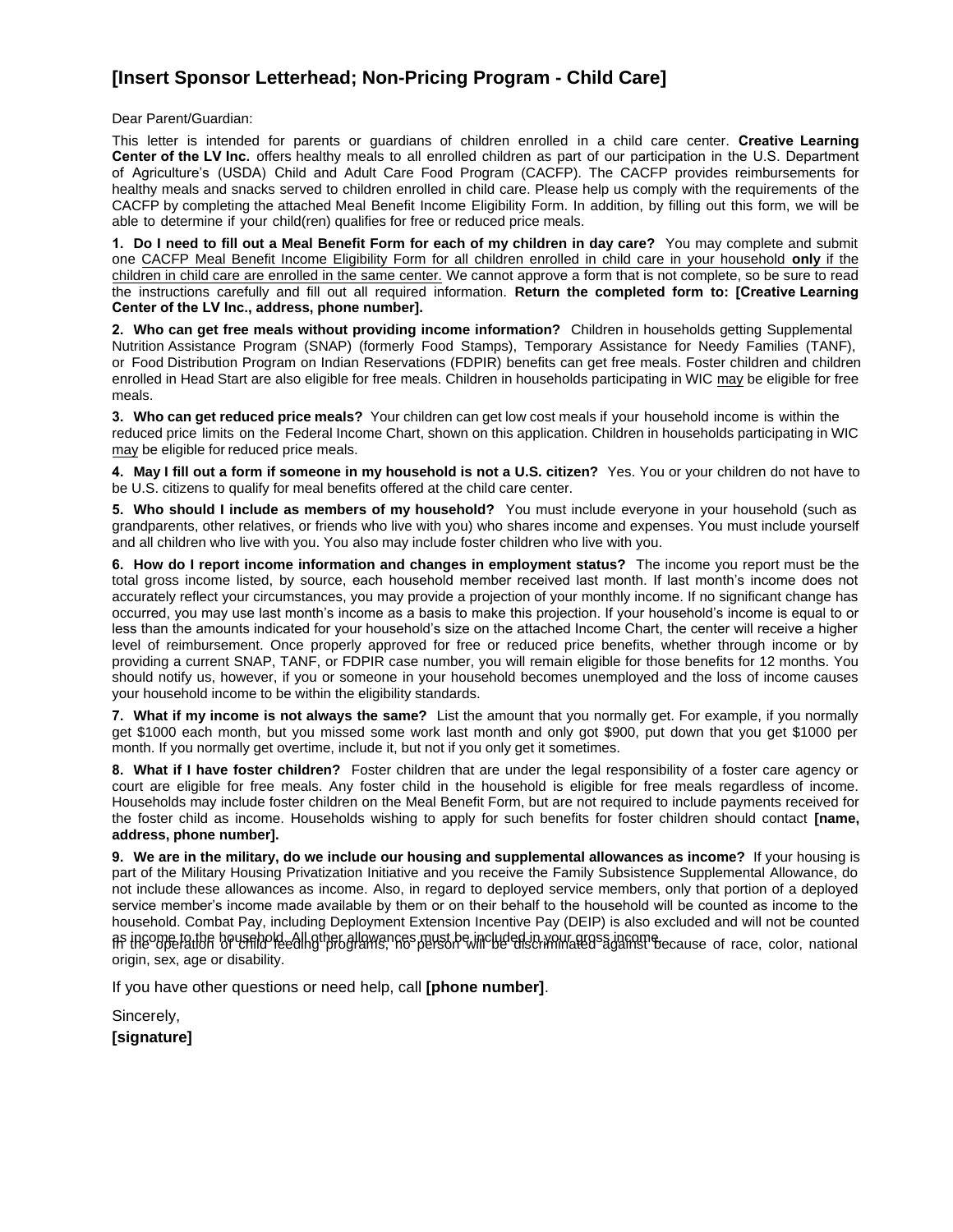# **[Insert Sponsor Letterhead; Pricing Program - Child Care]**

Dear Parent/Guardian:

This letter is intended for parents or guardians of children enrolled in a child care center. **Creative Learning Center of the LV Inc.** offers healthy meals to all enrolled children as part of our participation in the U.S. Department of Agriculture's (USDA) Child and Adult Care Food Program (CACFP). The CACFP provides reimbursements for healthy meals and snacks served to children enrolled in child care. Please help us comply with the requirements of the CACFP by completing the attached Meal Benefit Income Eligibility Form. Your child(ren) may buy lunch for \$ breakfast for \$\_\_\_\_\_, and snack for \$\_\_\_\_\_. Your child(ren) may also receive meals free or at a reduced price of \$\_\_\_\_\_ for lunch, \$\_\_\_\_\_ for breakfast, and \$\_\_\_\_\_for snack. In addition, by filling out this form, we will be able to determine if your child(ren) qualifies for free or reduced price meals.

**1. Do I need to fill out a Meal Benefit Form for each of my children in day care?** You may complete and submit one CACFP Meal Benefit Income Eligibility Form for all children enrolled in child care in your household **only** if the children in child care are enrolled in the same center. We cannot approve a form that is not complete, so be sure to read the instructions carefully and fill out all required information. **Return the completed form to: [Creative Learning Center of the LV Inc., address, phone number].**

**2. Who can get free meals without providing income information?** Children in households getting Supplemental Nutrition Assistance Program (SNAP) (formerly Food Stamps), Temporary Assistance for Needy Families (TANF), or Food Distribution Program on Indian Reservations (FDPIR) benefits can get free meals. Foster children and children enrolled in Head Start are also eligible for free meals. Children in households participating in WIC may be eligible for free meals.

**3. Who can get reduced price meals?** Your children can get low cost meals if your household income is within the reduced price limits on the Federal Income Chart, shown on this application. Children in households participating in WIC may be eligible for reduced price meals.

**4. May I fill out a form if someone in my household is not a U.S. citizen?** Yes. You or your children do not have to be U.S. citizens to qualify for meal benefits offered at the child care center.

**5. Who should I include as members of my household?** You must include everyone in your household (such as grandparents, other relatives, or friends who live with you) who shares income and expenses. You must include yourself and all children who live with you. You also may include foster children who live with you.

**6. How do I report income information and changes in employment status?** The income you report must be the total gross income listed, by source, each household member received last month. If last month's income does not accurately reflect your circumstances, you may provide a projection of your monthly income. If no significant change has occurred, you may use last month's income as a basis to make this projection. If your household's income is equal to or less than the amounts indicated for your household's size on the attached Income Chart, the center will receive a higher level of reimbursement. Once properly approved for free or reduced price benefits, whether through income or by providing a current SNAP, TANF, or FDPIR case number, you will remain eligible for those benefits for 12 months. You should notify us, however, if you or someone in your household becomes unemployed and the loss of income causes your household income to be within the eligibility standards.

**7. What if my income is not always the same?** List the amount that you normally get. For example, if you normally get \$1000 each month, but you missed some work last month and only got \$900, put down that you get \$1000 per month. If you normally get overtime, include it, but not if you only get it sometimes.

**8. What if I have foster children?** Foster children that are under the legal responsibility of a foster care agency or court are eligible for free meals. Any foster child in the household is eligible for free meals regardless of income. Households may include foster children on the Meal Benefit Form, but are not required to include payments received for the foster child as income. Households wishing to apply for such benefits for foster children should contact **[name, address, phone number].**

**9. We are in the military, do we include our housing and supplemental allowances as income?** If your housing is part of the Military Housing Privatization Initiative and you receive the Family Subsistence Supplemental Allowance, do not include these allowances as income. Also, in regard to deployed service members, only that portion of a deployed service member's income made available by them or on their behalf to the household will be counted as income to the household. Combat Pay, including Deployment Extension Incentive Pay (DEIP) is also excluded and will not be counted as income to the household. All other allowances must be included in your gross income.

**10.Will the information I give be verified?** There may be a possibility that your application may be selected for verification. We may ask you to send written proof to verify the information you submitted on the form. What if I disagree with the decision about the information I complete on this form? You should talk to your **[Center or Sponsoring**

**Organization]**<br> **Organization** of child feeding programs, no person will be discriminated against because of race, color, national origin, sex, age or disability.

If you have other questions or need help, call **[phone number]**.

Sincerely, **[signature]**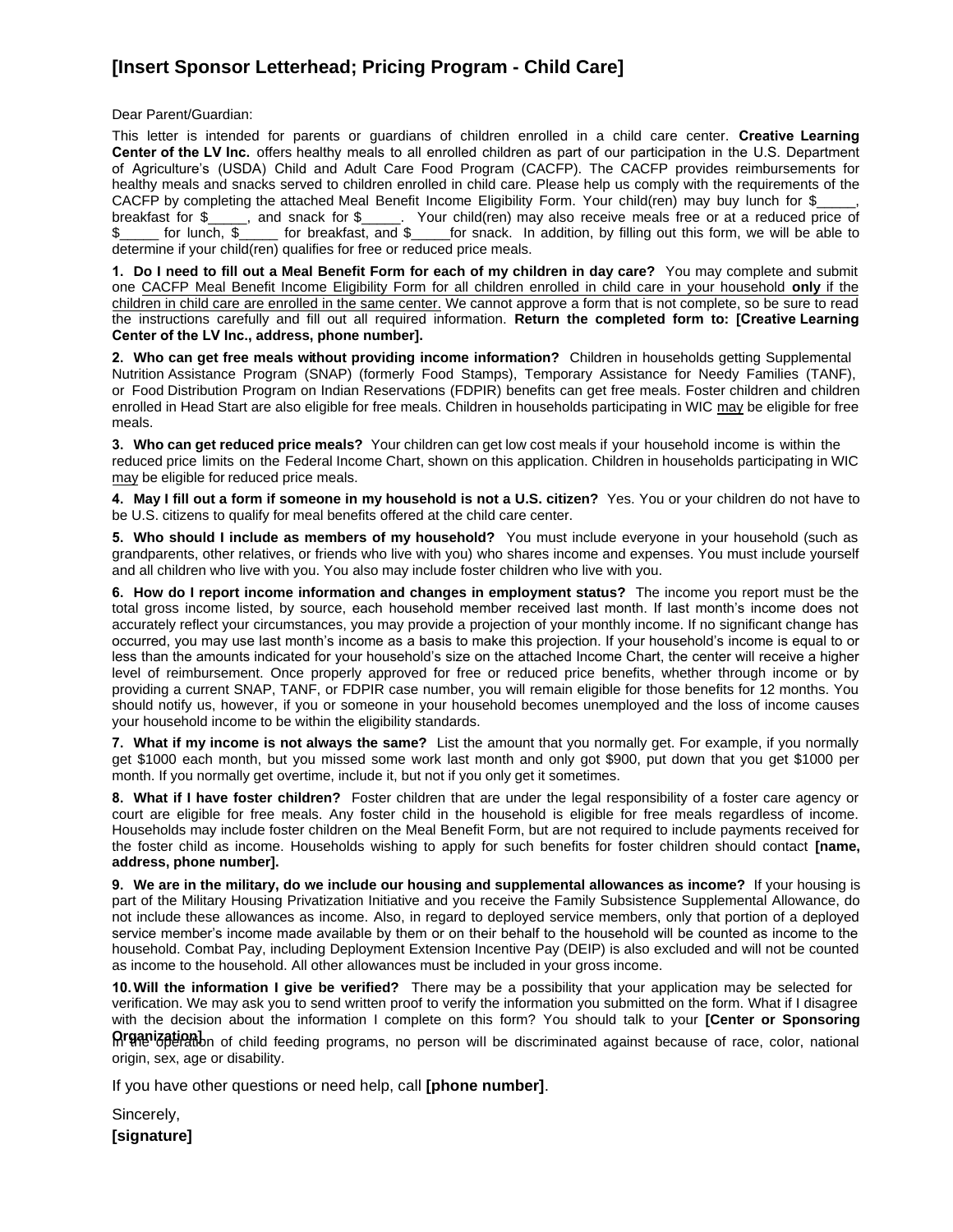## **Follow these instructions, if your household gets SNAP, TANF or FDPIR:**

**Part 1:** List all enrolled children and household members.

**Part 2:** List the case number for any household members (including adults) receiving **State SNAP** or **State TANF** or **FDPIR** benefits.

**Part 3:** Skip this part.

**Part 4:** Skip this part.

**Part 5:** Sign the form. The last four digits of a Social Security Number are **not** necessary.

**Part 6:** Answer this question if you choose.

**FOSTER CHILDREN HOUSEHOLDS, will follow these instructions:**

**A Meal Benefit Form is not required to be completed. Contact the center at** *[insert sponsor telephone number]***; OR**

#### **If some of the children in the household are foster children:**

- **Part 1:** List all enrolled children and household members. For any people, including children, with no income, you must check the "No Income Box." Check the box if the child is a foster child.
- **Part 2:** If the household does not have a case number, skip this part.
- Part 3: If any child you are applying for is homeless, migrant, or a runaway, check the appropriate box and call [your school, homeless liaison, migrant coordinator]. If not, skip this part.

**Part 4:** Follow these instructions to report total household income for this month or last month.

**Column A – Name:** List only the first and last name of **each** person living in your household who share income and expenses, related or not (such as grandparents, other relatives, or friends who live with you) with income. Include yourself and all children living with you. Attach another sheet of paper if you need to.

**Column B – Gross Income and How Often it was Received:** For each household member, list each type of income received for the month. You must tell us how often the money is received – weekly, every other week, twice a month, or monthly.

**Box 1:** List the **gross income,** not the take-home pay. Gross income is the amount earned before taxes and other deductions. You should be able to find it on your stub or your boss can tell you. **Box 2:** List the amount each person got for the month from welfare, child support, alimony.

**Box 3:** List retirement, Social Security, Supplemental Security Income (SSI), Veteran's (VA) benefits, disability benefits.

**Box 4:** List ALL OTHER INCOME SOURCES including Worker's Compensation, unemployment, strike benefits, regular contributions from people who do not live in your household, and any other income. For ONLY the self-employed, report income after expenses in Box 1. Box 4 is for your business, farm or rental property. Do not include income from SNAP, FDPIR, WIC or Federal education benefits. If you are in the Military Housing Privatization Initiative or get combat pay, do not include this housing allowance as income.

**Part 5:** Adult household member must sign the form and list the last four digits of the Social Security Number or mark the box if she/he doesn't have one.

**Part 6:** Answer this question if you choose.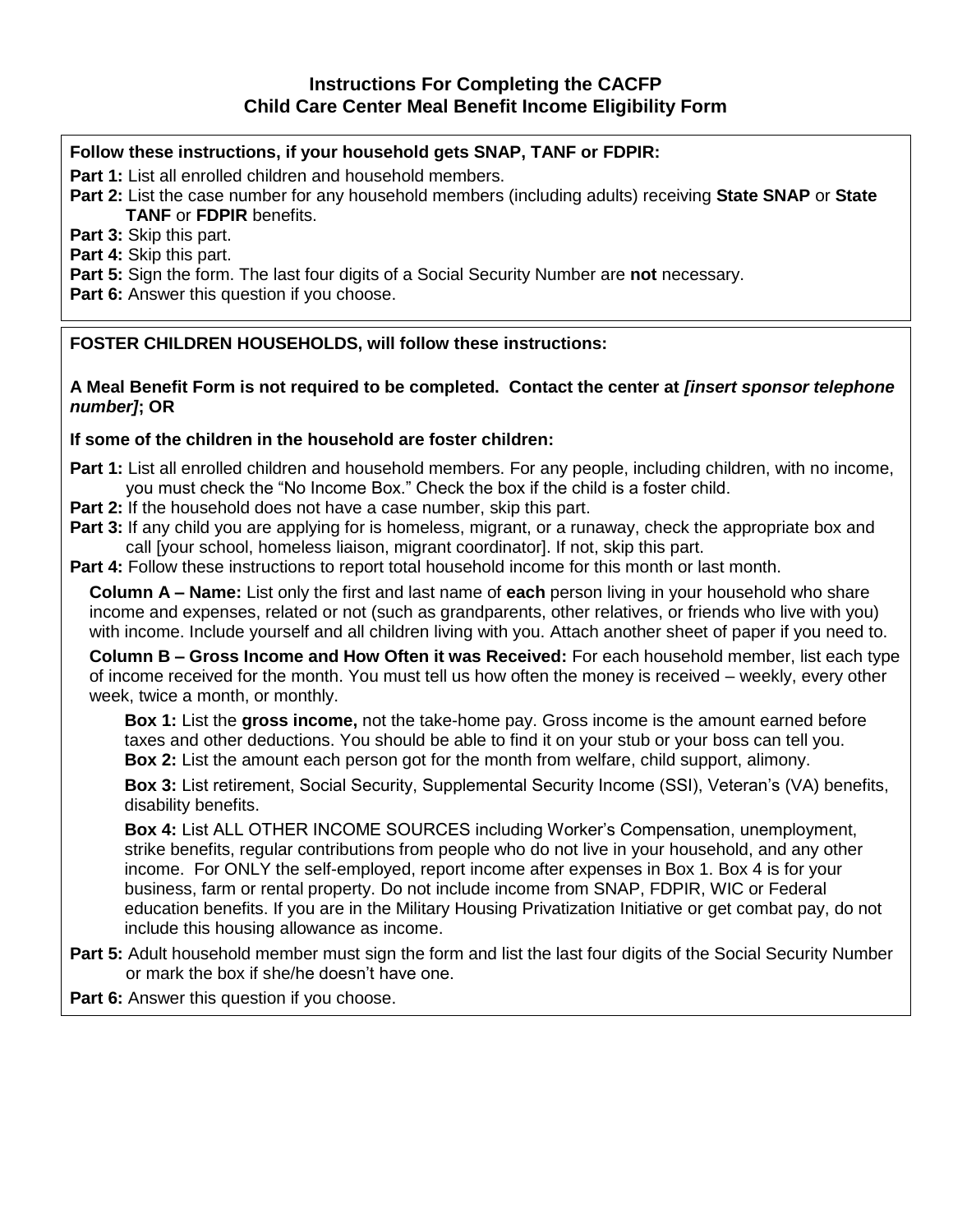## **ALL OTHER HOUSEHOLDS, including WIC households, follow these instructions:**

**Part 1:** List all enrolled children and household members. For any people, including children, with no income, you must check the "No Income Box."

**Part 2:** Skip this part.

**Part 3:** Skip this part.

**Part 4:** Follow these instructions to report total household income for this month or last month.

**Column A – Name:** List only the first and last name of **each** person living in your household who share income and expenses, related or not (such as grandparents, other relatives, or friends who live with you) with income. Include yourself and all children living with you. Attach another sheet of paper if you need to.

**Column B – Gross Income and How Often it was Received:** For each household member, list each type of income received for the month. You must tell us how often the money is received – weekly, every other week, twice a month, or monthly.

**Box 1:** List the **gross income,** not the take-home pay. Gross income is the amount earned before taxes and other deductions. You should be able to find it on your stub or your boss can tell you. **Box 2:** List the amount each person got for the month from welfare, child support, alimony.

**Box 3:** List retirement, Social Security, Supplemental Security Income (SSI), Veteran's (VA) benefits, disability benefits.

**Box 4:** List ALL OTHER INCOME SOURCES including Worker's Compensation, unemployment, strike benefits, regular contributions from people who do not live in your household, and any other income. For ONLY the self-employed, report income after expenses in Box 1. Box 4 is for your business, farm or rental property. Do not include income from SNAP, FDPIR, WIC or Federal education benefits. If you are in the Military Housing Privatization Initiative or get combat pay, do not include this housing allowance as income.

**Part 5:** Adult household member must sign the form and list the last four digits of the Social Security Number or mark the box if she/he doesn't have one.

**Part 6:** Answer this question if you choose.

**Privacy Act Statement:** This explains how we will use the information you give us.

**Non-discrimination Statement:** This explains what to do if you believe you have been treated unfairly.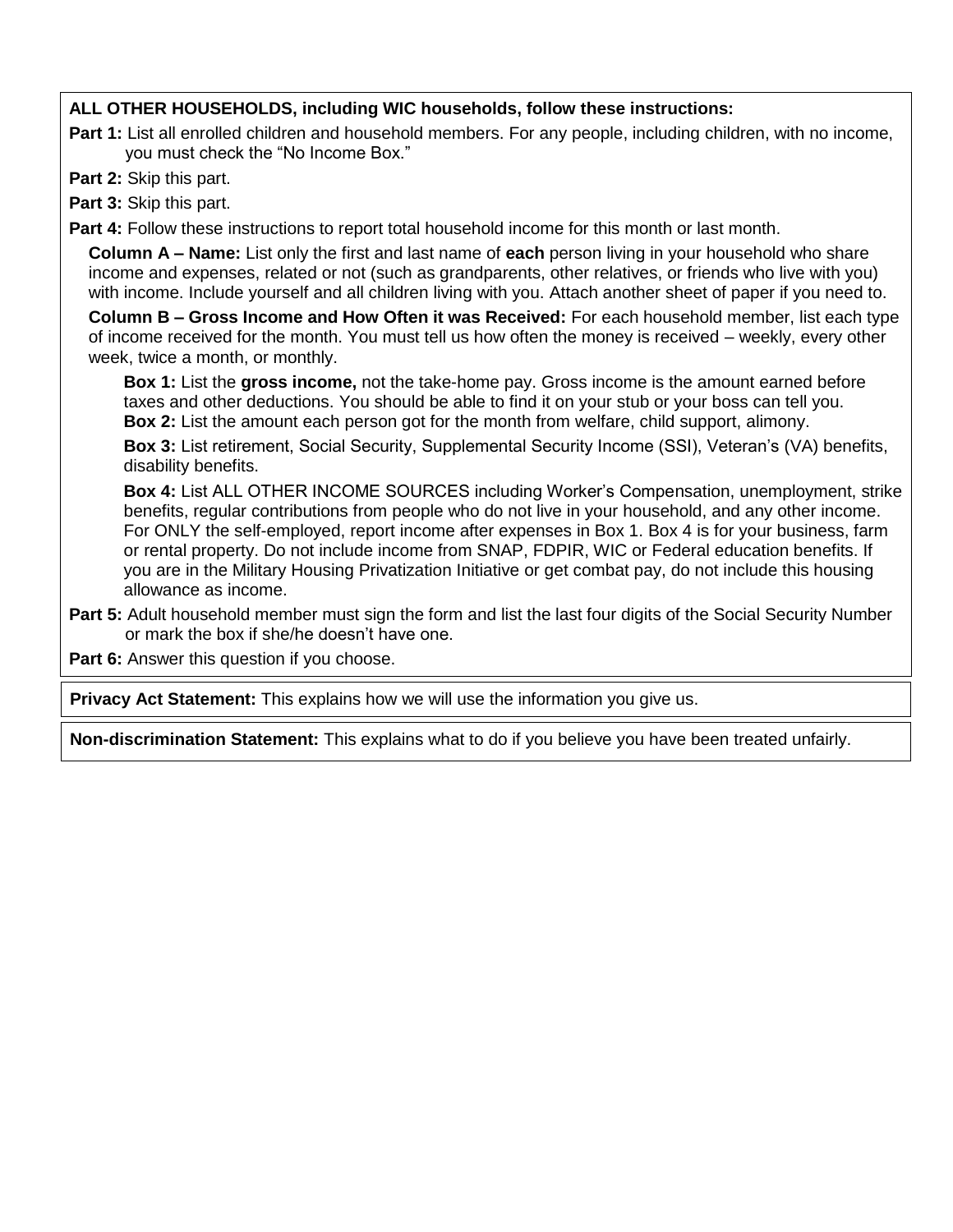#### **Child and Adult Care Food Program Child Care Center Meal Benefit Income Eligibility Form**

| Part 1. All Household Members                                                                                                                                                                                                                                                                                                                                                                                   |                                                                       |                                    |                     |                                                                                                                |                     |
|-----------------------------------------------------------------------------------------------------------------------------------------------------------------------------------------------------------------------------------------------------------------------------------------------------------------------------------------------------------------------------------------------------------------|-----------------------------------------------------------------------|------------------------------------|---------------------|----------------------------------------------------------------------------------------------------------------|---------------------|
| Name of Enrolled Child(ren):                                                                                                                                                                                                                                                                                                                                                                                    |                                                                       |                                    |                     |                                                                                                                |                     |
|                                                                                                                                                                                                                                                                                                                                                                                                                 |                                                                       |                                    | OR COURT)           | CHECK IF A FOSTER CHILD (THE LEGAL<br>RESPONSIBILITY OF A WELFARE AGENCY<br>* IF ALL CHILDREN LISTED BELOW ARE |                     |
| Names of all household members                                                                                                                                                                                                                                                                                                                                                                                  |                                                                       | FOSTER CHILDREN, SKIP TO PART 5 TO | <b>CHECK</b>        |                                                                                                                |                     |
| (First, Middle Initial, Last)                                                                                                                                                                                                                                                                                                                                                                                   |                                                                       |                                    | SIGN THIS FORM.     |                                                                                                                | IF NO INCOME        |
|                                                                                                                                                                                                                                                                                                                                                                                                                 |                                                                       |                                    |                     |                                                                                                                |                     |
|                                                                                                                                                                                                                                                                                                                                                                                                                 |                                                                       |                                    |                     |                                                                                                                |                     |
|                                                                                                                                                                                                                                                                                                                                                                                                                 |                                                                       |                                    |                     |                                                                                                                |                     |
|                                                                                                                                                                                                                                                                                                                                                                                                                 |                                                                       |                                    |                     |                                                                                                                |                     |
|                                                                                                                                                                                                                                                                                                                                                                                                                 |                                                                       |                                    |                     |                                                                                                                |                     |
|                                                                                                                                                                                                                                                                                                                                                                                                                 |                                                                       |                                    |                     |                                                                                                                |                     |
| Part 2. Benefits: If any member of your household received [State SNAP], [FDPIR], or [State TANF cash assistance],<br>provide the name and case number for the person who receives benefits. If no one receives these benefits, skip to part 3.<br>Part 3. If any child you are applying for is homeless, migrant, or a runaway, check the appropriate box and call [Your center                                |                                                                       |                                    |                     | CASE NUMBER: ___ ___ - ___ ___ ___ ___ ___ ___ ___                                                             |                     |
| director, Homeless Liaison, Migrant Coordinator at Phone #]                                                                                                                                                                                                                                                                                                                                                     |                                                                       |                                    | Homeless $\square$  | Migrant $\square$                                                                                              | Runaway             |
| Part 4. Total Household Gross Income-You must tell us how much and how often                                                                                                                                                                                                                                                                                                                                    |                                                                       |                                    |                     |                                                                                                                |                     |
|                                                                                                                                                                                                                                                                                                                                                                                                                 | B. Gross income and how often it was received                         |                                    |                     |                                                                                                                |                     |
| A. Name<br>(List only household members with<br>income)                                                                                                                                                                                                                                                                                                                                                         | 1. Earnings from work 2. Welfare, child support,<br>before deductions | alimony                            |                     | 3. Pensions, retirement,<br>Social Security, SSI, VA<br>benefits                                               | 4. All Other Income |
| (Example)<br>Jane Smith                                                                                                                                                                                                                                                                                                                                                                                         | \$200/weekly                                                          |                                    | \$150/twice a month | \$100/monthly                                                                                                  | \$                  |
|                                                                                                                                                                                                                                                                                                                                                                                                                 | \$.                                                                   | \$                                 |                     | $\boldsymbol{\mathsf{S}}$                                                                                      | \$                  |
|                                                                                                                                                                                                                                                                                                                                                                                                                 | \$.                                                                   | \$                                 |                     | $\frac{1}{2}$                                                                                                  | \$                  |
|                                                                                                                                                                                                                                                                                                                                                                                                                 | \$                                                                    | \$                                 |                     | \$                                                                                                             | \$                  |
|                                                                                                                                                                                                                                                                                                                                                                                                                 | \$                                                                    | \$                                 |                     | $\boldsymbol{\mathsf{S}}$                                                                                      | \$                  |
|                                                                                                                                                                                                                                                                                                                                                                                                                 |                                                                       | $\mathfrak{S}$                     |                     | $\mathfrak{S}$                                                                                                 |                     |
|                                                                                                                                                                                                                                                                                                                                                                                                                 | \$                                                                    |                                    |                     |                                                                                                                | $\frac{1}{2}$       |
| Part 5. Signature and Last Four Digits of Social Security Number (Adult must sign)<br>An adult household member must sign this form. If Part 3 is completed, the adult signing the form must also list the last<br>four digits of his or her Social Security Number or mark the "I do not have a Social Security Number" box. (See<br>Privacy Act Statement on the back of this page.)                          |                                                                       |                                    |                     |                                                                                                                |                     |
| I certify that all information on this form is true and that all income is reported. I understand that the center or day care home<br>will get Federal funds based on the information I give. I understand that CACFP officials may verify the information. I<br>understand that if I purposely give false information, the participant receiving meals may lose the meal benefits, and I may<br>be prosecuted. |                                                                       |                                    |                     |                                                                                                                |                     |
|                                                                                                                                                                                                                                                                                                                                                                                                                 |                                                                       |                                    |                     |                                                                                                                |                     |
|                                                                                                                                                                                                                                                                                                                                                                                                                 |                                                                       |                                    |                     |                                                                                                                |                     |
|                                                                                                                                                                                                                                                                                                                                                                                                                 |                                                                       |                                    |                     |                                                                                                                |                     |
|                                                                                                                                                                                                                                                                                                                                                                                                                 |                                                                       |                                    |                     |                                                                                                                |                     |
|                                                                                                                                                                                                                                                                                                                                                                                                                 |                                                                       |                                    |                     |                                                                                                                |                     |
| Last four digits of Social Security Number: _*_*_* -* _* _* -__ __ __ □ I do not have a Social Security Number                                                                                                                                                                                                                                                                                                  |                                                                       |                                    |                     |                                                                                                                |                     |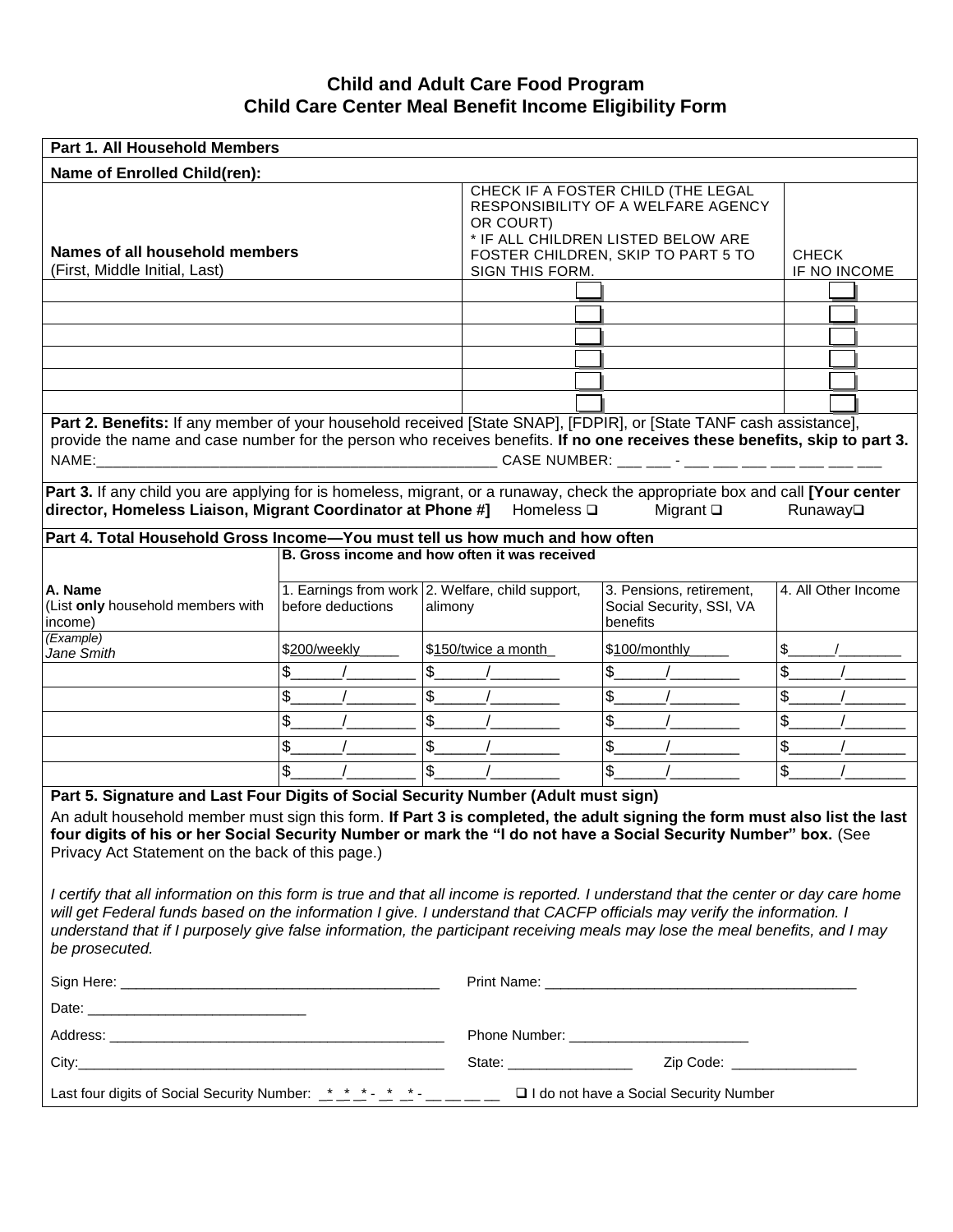| Part 6. Participant's ethnic and racial identities (optional)                                                                                                                                                                                                       |                                     |                                           |                                         |                             |       |  |
|---------------------------------------------------------------------------------------------------------------------------------------------------------------------------------------------------------------------------------------------------------------------|-------------------------------------|-------------------------------------------|-----------------------------------------|-----------------------------|-------|--|
| Mark one ethnic identity:                                                                                                                                                                                                                                           | Mark one or more racial identities: |                                           |                                         |                             |       |  |
| $\Box$ Hispanic or Latino                                                                                                                                                                                                                                           | $\Box$ Asian                        |                                           | $\Box$ American Indian or Alaska Native |                             |       |  |
| $\Box$ Not Hispanic or Latino                                                                                                                                                                                                                                       | $\Box$ White                        | Native Hawaiian or Other Pacific Islander |                                         |                             |       |  |
|                                                                                                                                                                                                                                                                     | $\Box$ Black or African American    |                                           |                                         |                             |       |  |
| Don't fill out this part. This is for official use only.                                                                                                                                                                                                            |                                     |                                           |                                         |                             |       |  |
| Annual Income Conversion: Weekly x 52, Every 2 Weeks x 26, Twice A Month x 24, Monthly x 12                                                                                                                                                                         |                                     |                                           |                                         |                             |       |  |
| Total Income: ________________Per: $\Box$ Week, $\Box$ Every 2 Weeks, $\Box$ Twice A Month, $\Box$ Month, $\Box$ Year $\Box$ Household size: ______                                                                                                                 |                                     |                                           |                                         |                             |       |  |
|                                                                                                                                                                                                                                                                     |                                     |                                           |                                         |                             |       |  |
|                                                                                                                                                                                                                                                                     |                                     |                                           |                                         |                             |       |  |
| Temporary: Free Reduced Time Period: Network Channels Control Channels Channels Channels Channels Channels Cha                                                                                                                                                      |                                     |                                           |                                         | (expires after ______ days) |       |  |
| Determining Official's Signature:<br>Date: the contract of the contract of the contract of the contract of the contract of the contract of the contract of the contract of the contract of the contract of the contract of the contract of the contract of the cont |                                     |                                           |                                         |                             |       |  |
| Confirming Official's Signature: <b>Confirming</b> Official's Signature:                                                                                                                                                                                            |                                     |                                           |                                         |                             | Date: |  |
| Follow-up Official's Signature:                                                                                                                                                                                                                                     |                                     |                                           |                                         |                             | Date: |  |
|                                                                                                                                                                                                                                                                     |                                     |                                           |                                         |                             |       |  |

| The participant in the day                                      | Household size          | Yearly     |  |  |
|-----------------------------------------------------------------|-------------------------|------------|--|--|
| care facility may qualify for<br>free or reduced price meals if |                         | \$21,590   |  |  |
| your household income falls                                     | 2                       | \$29,101   |  |  |
| within the limits on this                                       | 3                       | \$36,612   |  |  |
| chart.                                                          |                         | \$44,123   |  |  |
|                                                                 | 5                       | \$51,634   |  |  |
|                                                                 | 6                       | \$59,145   |  |  |
|                                                                 |                         | \$66,656   |  |  |
|                                                                 | 8                       | \$74,167   |  |  |
|                                                                 | Each additional person: | $+ $7,511$ |  |  |

**Privacy Act Statement:** The Richard B. Russell National School Lunch Act requires the information on this application. You do not have to give the information, but if you do not, we cannot approve the participant for free or reduced price meals. You must include the last four digits of the Social Security Number of the adult household member who signs the application. The Social Security Number is not required when you apply on behalf of a foster child or you list a Supplemental Nutrition Assistance Program (SNAP), Temporary Assistance for Needy Families (TANF) Program or Food Distribution Program on Indian Reservations (FDPIR) case number for the participant or other (FDPIR) identifier or when you indicate that the adult household member signing the application does not have a Social Security Number. We will use your information to determine if the participant is eligible for free or reduced price meals, and for administration and enforcement of the Program.

**Non-discrimination Statement:** This explains what to do if you believe you have been treated unfairly. "In accordance with Federal Law and U.S. Department of Agriculture policy, this institution is prohibited from discriminating on the basis of race, color, national origin, sex, age, or disability. To file a complaint of discrimination, write USDA, Director, Office of Adjudication, 1400 Independence Avenue, SW, Washington, D.C. 20250-9410 or call toll free (866) 632-9992 (Voice). Individuals who are hearing impaired or have speech disabilities may contact USDA through the Federal Relay Service at (800) 877-8339; or (800) 845-6136 (Spanish). USDA is an equal opportunity provider and employer."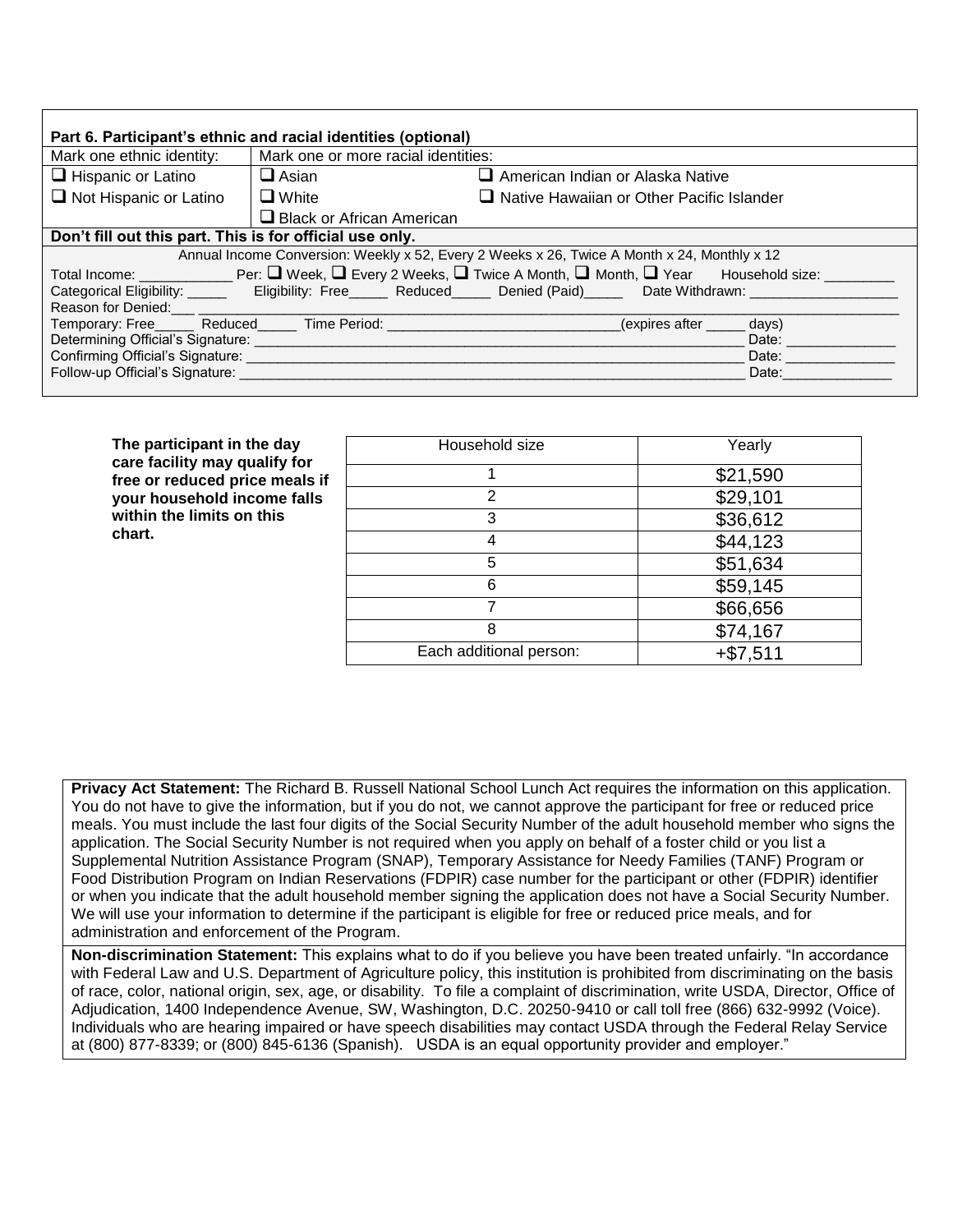# **[Insert Sponsor Letterhead – Pricing Program Only]**

## **Child and Adult Care Food Program Letter of Income Verification Child Care Center Meal Benefit Income Eligibility Form Information**

## **[Date]**

#### Dear **[Name]**:

We are checking your CACFP Meal Benefit Income Eligibility Form. We must do this to make sure that CACFP benefits only those who are eligible. You must send us information to prove that **[name(s) of participant(s)]** is eligible.

If possible, send copies, not original papers. If you do send originals, they will be sent back to you only if you ask. Do not send your EBT card or any other benefit card that you will need.

#### **1. If you were getting SNAP, TANF or FDPIR when you applied for free or reduced price meals, or at any time since then, send us a copy of one of these:**

- SNAP, TANF or FDPIR Certification Notice that shows dates of certification.
- Letter from SNAP or Welfare Office that says you have been approved to get SNAP or TANF.

#### **2. If you get this letter for a foster child:**

Provide the name and contact information for a person at the agency or court who can verify that the child is the legal responsibility of the agency or court.

**3. If you do not get SNAP, TANF or FDPIR:** Send this page along with papers that show the amount of money your household gets from each source of income. The papers you send must show the **name** of the person who received the income, the **date** it was received, **how much** was received, and **how often** it was received. **Send information to: [address].**

#### **Acceptable Papers Include:**

**Jobs:** Paycheck stub or pay envelope that shows the amount and how often pay is received; letter from employer stating gross wages and how often they are paid; or business or farming papers, such as ledger books or tax returns.

**Social Security, Pensions, or Retirement:** Social Security retirement benefit letter, statement of benefits received, or pension award notice.

**Unemployment, Disability, or Worker's Comp.:** Notice of eligibility from State employment security office, check stub, or letter from Worker's Compensation.

**Welfare Payments:** Benefit letter from welfare agency.

**Child Support or Alimony:** Court decree, agreement, or copies of checks received. **Other income (such as rental income):** Information that shows the amount of income received, how often it is received, and the date it is received.

**No income:** A brief note explaining how you provide food, clothing and housing for your household, and when you expect to receive an income.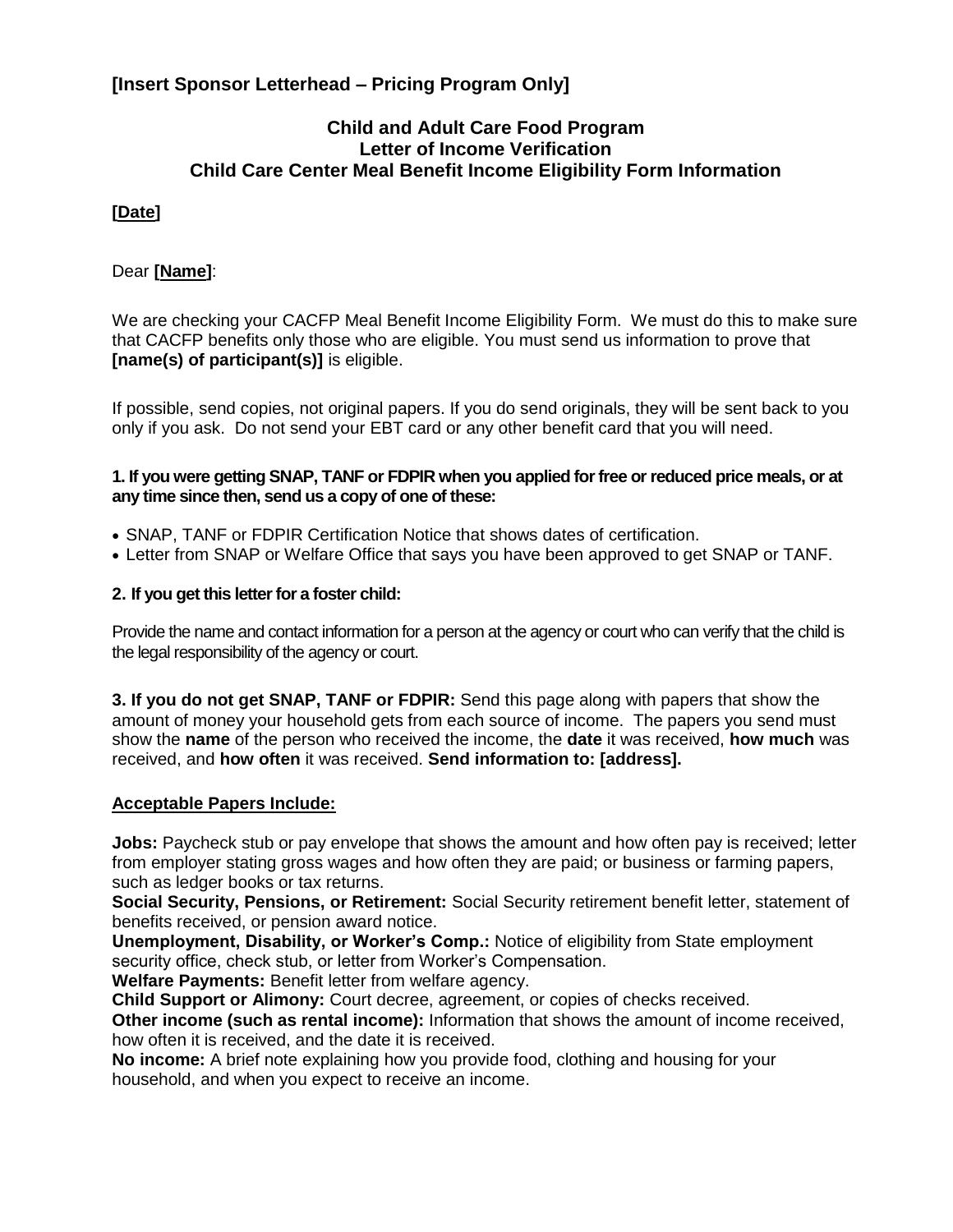**Military Housing Privatization Initiative**: Letter or rental contract showing that your housing is part of the Military Housing Privatization Initiative.

**Timeframe of Acceptable Income Documentation:** Please submit papers that show your income at the time that you applied for benefits. If you do not have this information, you may submit papers from the time of completing the CACFP Meal Benefit Income Eligibility Form up to the time of verification.

If you have questions or need help, please contact **[name]** at **[phone number]** or our center will no longer be eligible to receive free or reduced price reimbursement for meals served to your child(ren).

Sincerely,

**[signature]**